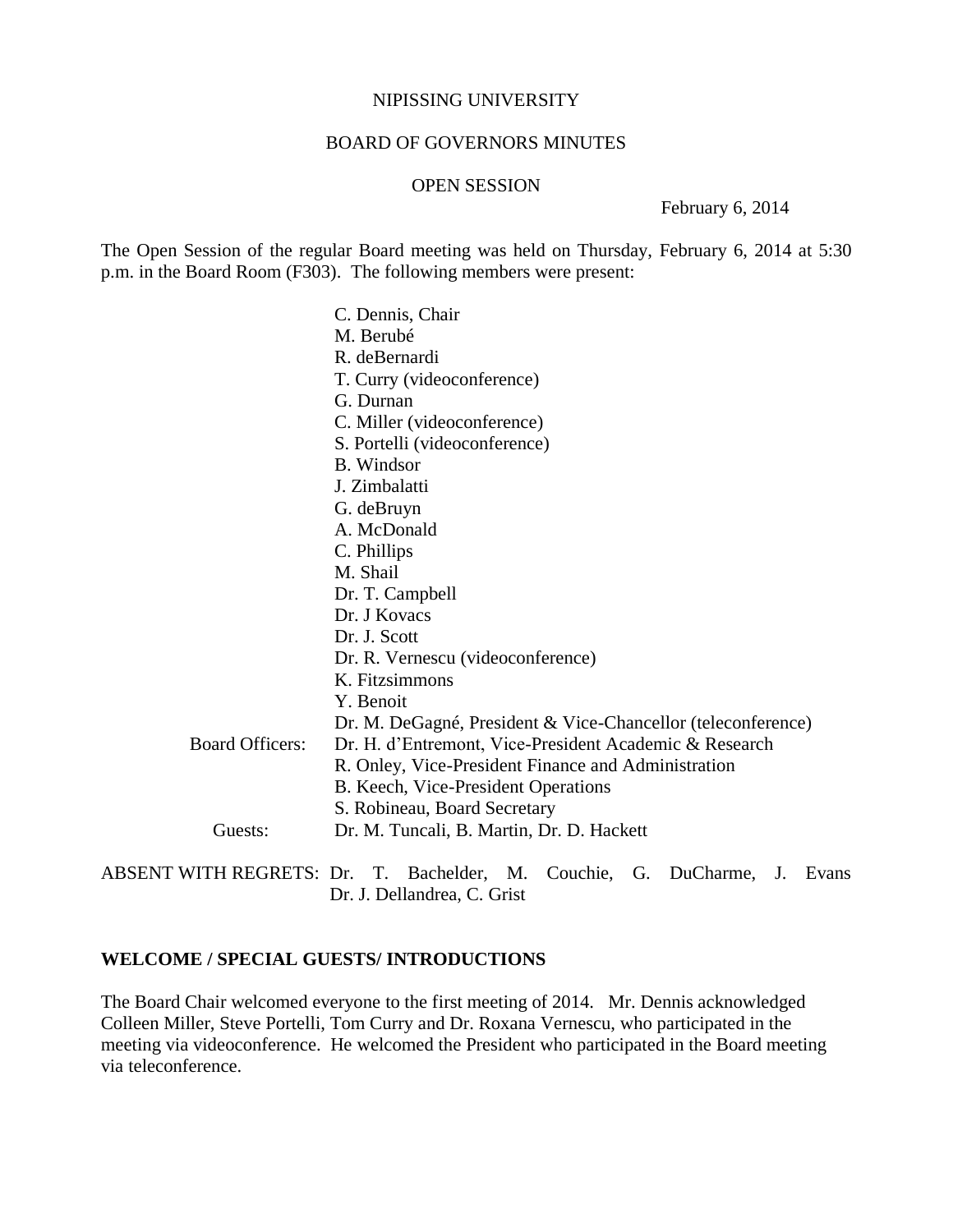Board of Governors' Minutes (Open Session) 2 February 6, 2014

## **ADOPTION OF THE MINUTES**

Resolution 2014-02-01: Moved by C. Dennis, seconded by M. Berubé that the minutes of the Open Session of the regular meeting of the Board of Governors held on December 5, 2013 be adopted as circulated.

Carried

### **CORRESPONDENCE**

Board members were informed that no correspondence had been received.

### **PRESENTATION**

The Board Chair introduced Gemma Victor, a 2007 graduate of Nipissing University, who was recently appointed to the full-time position of Manager of Student Recruitment in the Office of External Relations and Advancement. Originally from St. Lucia, Gemma enrolled at Nipissing University as an international student and studied Environmental Geography. She has worked in recruiting at both York University and Nipissing University.

Gemma's engaging presentation gave Board members a clearer understanding of Nipissing's focus on recruiting. She also gave Board members the opportunity to view the new residence video produced by External Relations. Gemma spoke of the new student website, "I Belong to Nipissing University" that had been recently developed and to date has received great feedback. She stated that Nipissing students are offered one of the best residence experiences in the country that includes great programming with interaction among all four residence complexes. Students have access to numerous student development services and opportunities through NUSU to build a vibrant student life. Nipissing students enjoy excellent interaction with faculty members and every student is taught by a faculty member, rather than a teaching assistant. Gemma described the Nipissing's unique advantages of small class sizes and the guaranteed scholarships for high school students. Our students also receive financial support throughout their four years of study.

#### **CHAIR'S REMARKS**

All Board members were reminded of the invitation to attend the Dave Marshall Leadership Awards event on Thursday, March 19 from 1:30-4:00 p.m. in the Theatre.

The Board picture outside the Board Room has been updated to depict the 2013-2014 membership. Individual copies of the composite can be made available to any Board member who would like to receive same. Board members may contact the Secretary if interested in either a picture or a Library I.D. card.

The Board Chair announced the Fan & Employee Appreciation Night on Saturday, February 8 for the men's hockey game between RMC and the Nipissing Lakers. A special price of \$10 includes admission, a NU Lakers scarf, pop and a hot dog. Tickets can be acquired from the Board Secretary.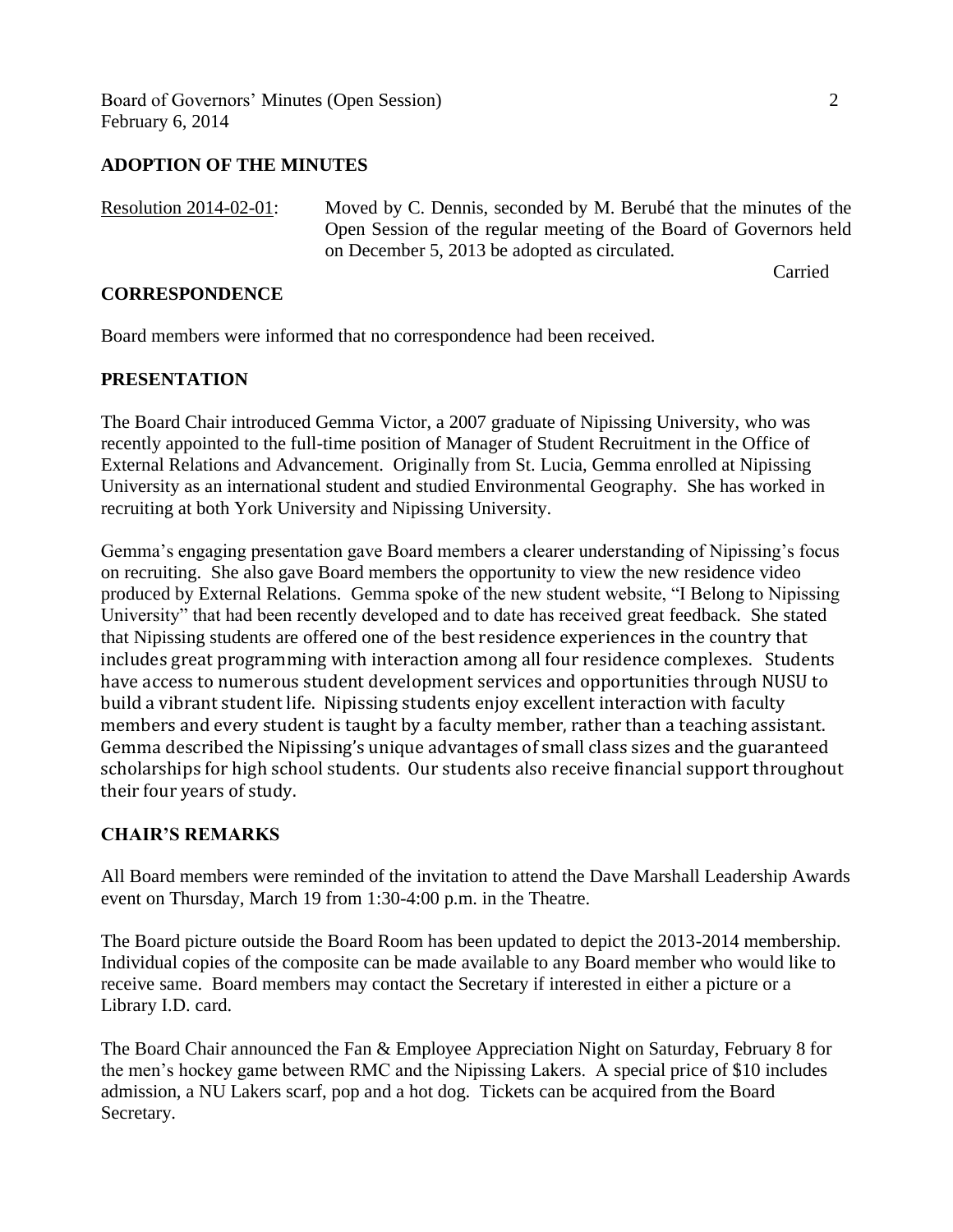Board of Governors' Minutes (Open Session) 3 February 6, 2014

Board members were reminded to pick up the handouts at the back table including the Board Bulletin that lists events occurring in February, March and April.

# **PRESIDENT'S REMARKS**

The President announced that Greg DuCharme was representing the Board Chair at the meeting of CCOU and Executive Heads in Toronto.

The President remarked on the discussions that have occurred about the strategic mandate agreements. He stated that there has been an attempt by the Ministry to guide universities using the lever of program funding to sort out what universities are offering. Their viewpoint is that the overall system should be influenced more and more by the Ministry. Universities have endeavoured to convey to the Ministry the impact that they have on their respective regional economies. Most universities have a desire to branch out into more graduate studies. The Ministry's opinion is that there should be strong articulation agreements with colleges. Dr. DeGagné noted that many colleges want to offer three year degrees. In addition, he reported that the Ministry is reviewing university salaries for senior administrators and has stipulated that no university President should make more than double the Premier's salary.

Dr. DeGagné shared some personal reflections regarding the completion of the first year of his Presidency. He spoke of the tremendous opportunities that exist for Nipissing University and the well-functioning administrative team. He praised the institution for having good and open communication and stated his appreciation for feedback from Senate on the challenges faced by the university.

Several upcoming events were noted by the President including the Premier's Summit on Postsecondary Education (March 5); March Open House; 2014; OUA Nordic Ski Championships; the 7th annual undergraduate research conference (March 21-22); NU's First Three Minute Thesis Competition (March 21) and the First Robotics Conference on March 28 and 29.

# **VICE-PRESIDENTS' REMARKS**

Dr. d'Entremont informed Board members that the NU ski team is the most highly ranked university sport at Nipissing University. At the world university games in Italy in December, NU was the best represented among all Canadian universities. The VPAR announced a positive outcome to a recent meeting with Canadore officials to discuss a proposal by NUSU to schedule a number of events at the Wall between now and the remainder of the year.

Current statistics released from the Universities Applications Centre show that Nipissing's total number of applications is 2.3% higher than the system average. First choice applications are down by 11%, yet second choice applications are up by 16% Two of the programs being developed, Social Work and Engineering, have the highest increase in total applications across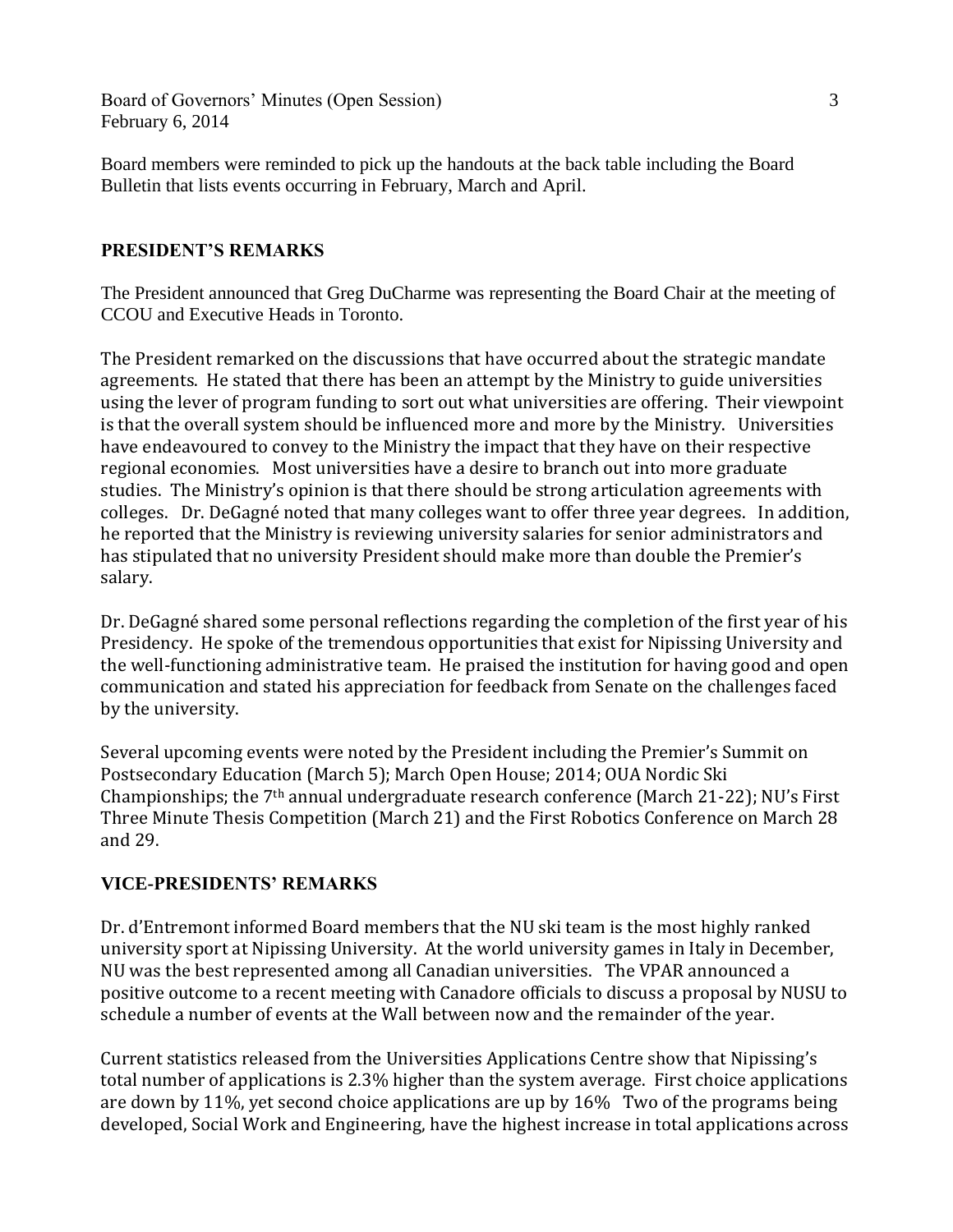Board of Governors' Minutes (Open Session) 4 February 6, 2014

the province. Efforts are being made to send conditional offers to students as soon as possible.

Dr. Tuncali reported that the university is awaiting word on 10 NSERC grant applications and 21 SSHRC applications. The Assistant Vice-President informed Board members that the university has sent its offers to graduate students a month earlier than last year.

# **DEANS' REMARKS**

Dr. Vernescu reported that Dean Vanderlee and a number of faculty members at the Muskoka campus have been working closely in consultation with Dr. Ann-Barbara Graff and the Faculty of Arts and Science to discuss programming ideas for the Muskoka campus. A total of four strategic pillars for the Muskoka campus were identified. These include: healthy communities; ethical leadership; ecological sustainability and creativity and culture. Dr. Vernescu shared some ideas that had been proposed under each pillar. A working group has been established with the Faculties of Arts and Science and Applied and Professional Studies.

# **QUESTION PERIOD**

Comments were made with regard to improving transparency about the financial state of the university. It was noted that many unknowns still exist in terms of decisions from the Ministry. Nipissing University has an open budget process and dialogue and discussion with university members are welcome. Factors such as the decline in student enrolment and tuition freeze have affected this year's financial challenges. The President stated that information shared at Board meetings, with regard to financial situation, has to be clear so that faculty members and the Deans can report back to their respective groups and explain what they have heard at Board meetings.

## **COMMITTEE REPORTS**

## Executive Committee

The Board Chair spoke briefly about the Executive Committee meeting held on January 28, 2014 and noted that the 2012-2013 Annual Report of the Research Ethics Board had been presented for information. The committee members also discussed the topic of establishing a Centre for Interdisciplinary Collaboration in the Arts and Sciences. The VPAR provided some definition to the concept of a "Centre" at a university and described it as a critical mass of researchers who work together. Dr. Tuncali stated that the reason for its inception was a faculty initiative; he added that having the status of a 'centre' would assist with funding.

The following resolution was presented: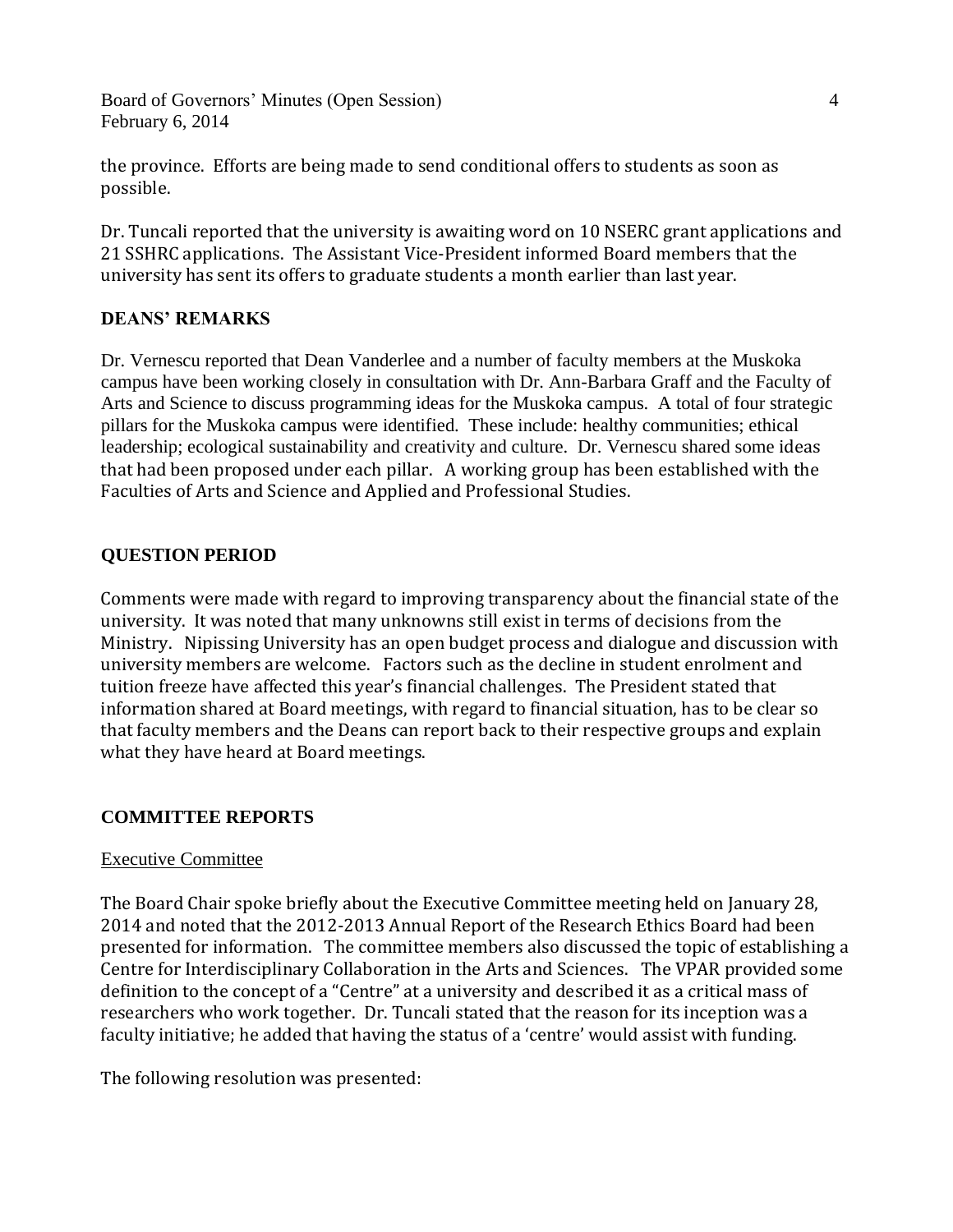Board of Governors' Minutes (Open Session) 5 February 6, 2014

Resolution 2014-02-02: Moved by C. Dennis, seconded by M. Berubé that the Board of Governors accept the recommendation of the Executive Committee that a Centre for Interdisciplinary Collaboration in the Arts & Sciences be approved.

Carried

### Advancement Committee

Committee Chair, Gord Durnan, informed Board members of staffing, marking and recruiting activities in the Advancement department aimed at meeting goals for this year and the future. He stated that the committee had reviewed a proposed new Communications Protocol Policy. He explained that its purpose was to provide guidance for Board members with regard to best practices to work together and use best judgment to ensure effective communication with others and the public.

The Committee Chair presented the following motion:

Resolution 2014-02-03: Moved by G. Durnan, seconded by J. Zimbalatti that the Board of Governors accept the recommendation of the Advancement Committee that the Communications Protocol Policy (#1.2.2013B) be approved.

Carried

#### Audit and Finance Committee

Vice-Chair, Brian Windsor, reported that the January  $21^{st}$  meeting of the Audit & Finance Committee had aimed at making progress on the 2014-5 budget. At the next meeting, a cash flow analysis will be provided. It was noted that with the decline in tuition, the 2013-14 operating deficit could be \$7.7 million. There will also be a deficit budget for 2014-2015. The topic of ethical investment policies will be reviewed at the next Audit & Finance Committee meeting.

#### Plant and Property Committee

Marianne Berubé noted that the January 21st meeting had included several updates on construction projects. She outlined the second phase of renovations to the former Library space that will include a Health Centre, shared with Canadore College, more classrooms, faculty offices, and expansion for Student Services. Completion is expected in March or April. Some discussion occurred around green space on land owned by the university. It was noted that the Student Union representatives would like to start negotiations with Nipissing University to purchase some of the Larocque property in order to build a Student Centre. At the committee level, a motion was approved simply to pursue negotiations. Any decisions will be presented to the full Board.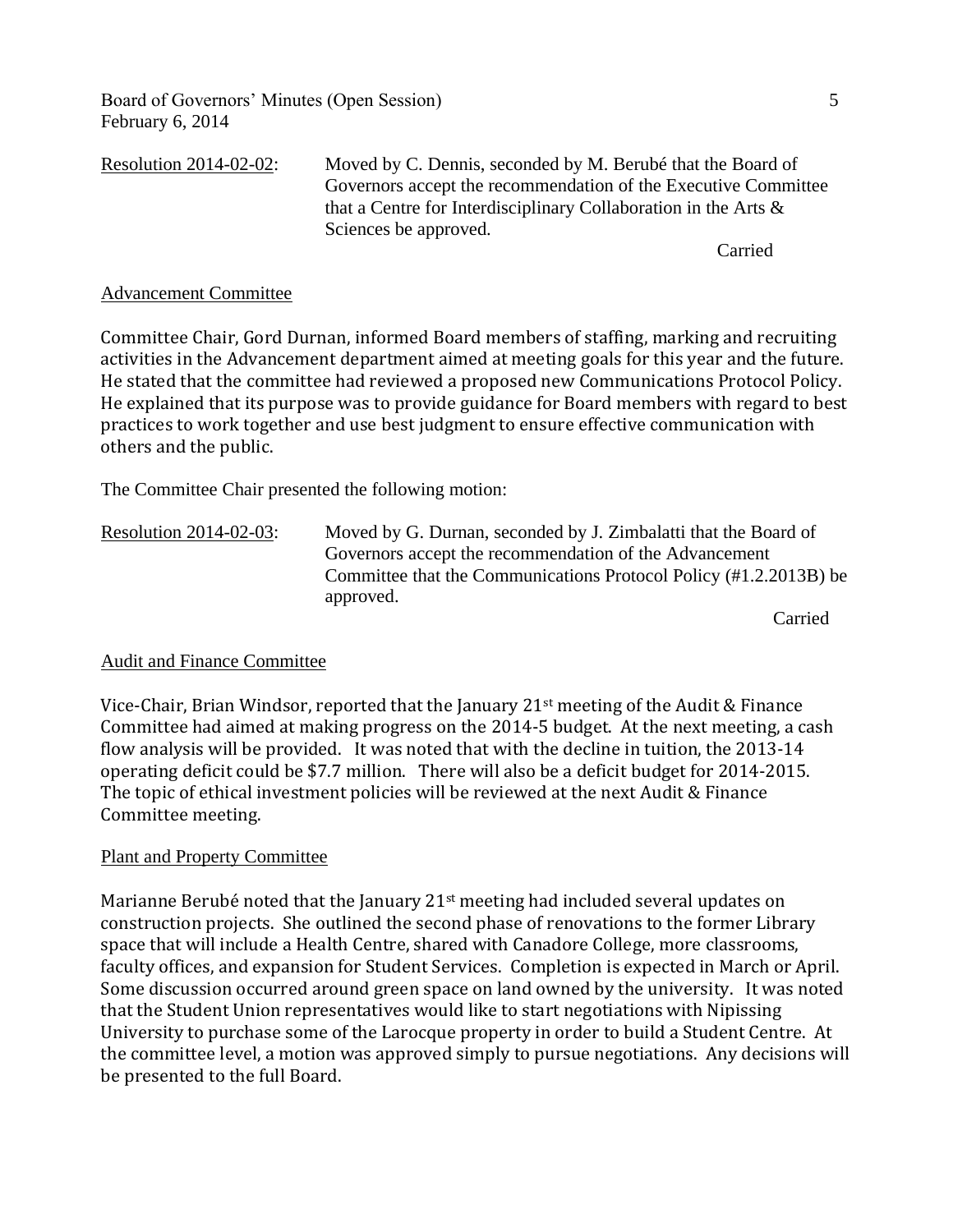Board of Governors' Minutes (Open Session) 6 February 6, 2014

### University Governance Committee

Committee Vice-Chair, Genevieve deBruyn, presented the following motion that had appeared as a Notice of Motion on the Agenda for the December Board meeting.

Resolution 2014-02-04: Moved by G. deBruyn, seconded by J. Kovacs that the Board of Governors accept the recommendation of the University Governance Committee for a revision to the Board Bylaws, May 2013, Section II. Composition of the Board 1. g) to state:

> "two full-time non-teaching employees of the University **representing equally the administrative staff and support staff members (i.e. one member from Administrative Staff and one member from Support Staff)** as elected by the full-time nonteaching employees of the University:

**If the elected individual's status changes during his/her term on the Board (i.e. due to a promotion from Support Staff to an administrator), he/she will complete the term in the same capacity as initially elected."**

Carried

# **BOARD REPRESENTATIVES ON OTHER COMMITTEES**

#### Academic Senate

Janet Zimbalatti reported on the two recent Senate meetings that she had attended in December and January. She informed Board members that the minutes of all Senate meetings were available on the web. She noted that significant work had been done to streamline the Board Bylaws. She reported on some of the issues raised at Senate including a discussion about the undergraduate research conference; the strategic mandate agreement; questions about Nipissing's website which have since been addressed and further comments and questions about the political events policy that is in the process of being revisited.

## Nipissing University Student Union

Kayla Fitzsimmons informed Board members of several successful events that had occurred last month. She was pleased to announce that events would start running at the Wall in March. She also expressed optimism with regard to the Student Centre.

## Alumni Advisory Board

Genevieve deBruyn stated that Michelle Courville had acquired another position at the university. She announced that the President would be hosting an Alumni event at his Ottawa home in April. Genevieve described the success of the NU Helping You contest that had